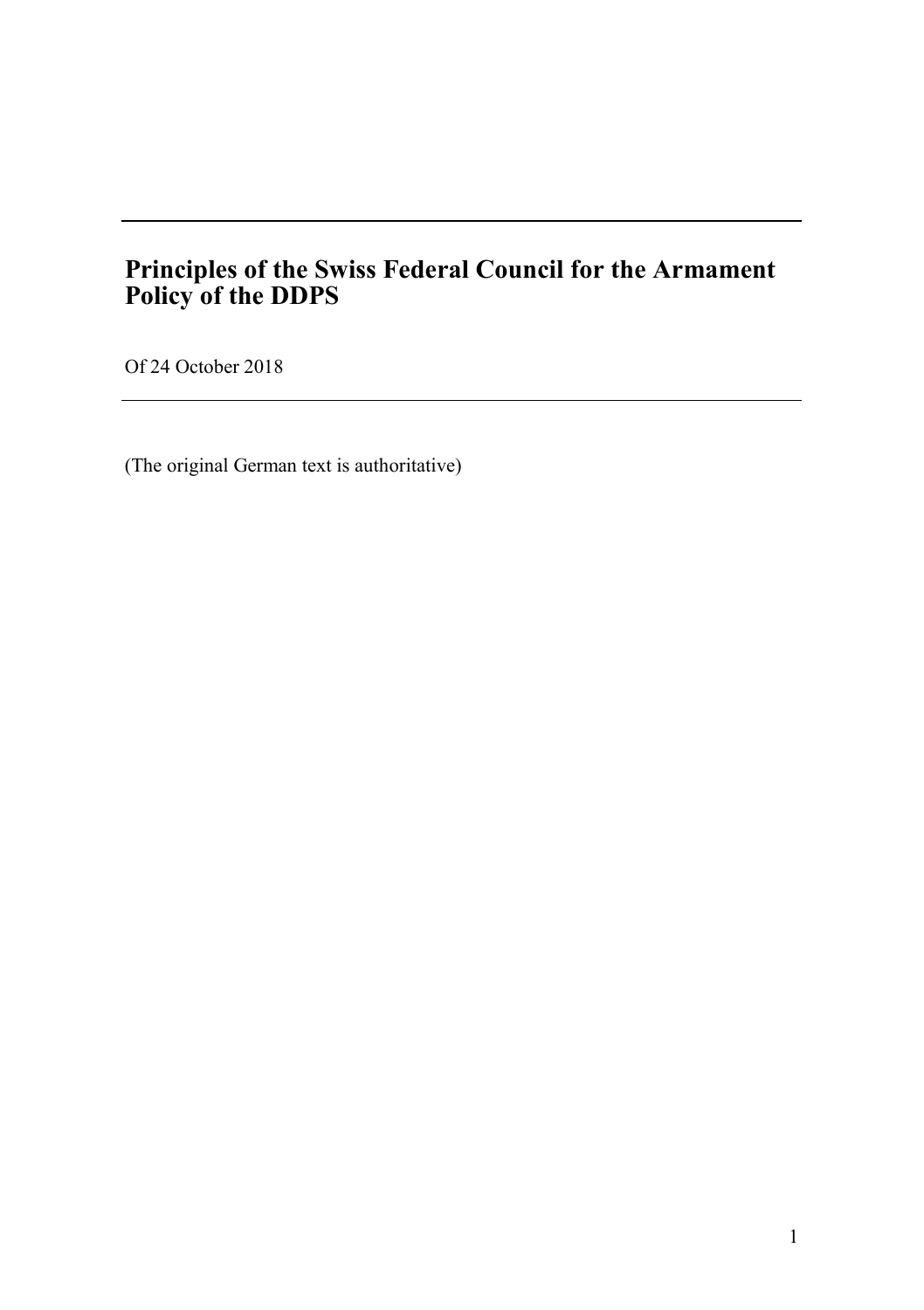#### **1 Contents and purpose**

The armament policy is a component of the Swiss security policy. The armament policy aims to ensure that the Armed Forces and other governmental institutions involved in state security are supplied with the necessary equipment and armaments as well as the required services on time, in line with economic principles, and in a transparent manner. In this document, the term "armament" therefore includes all measures and the means to meet the requirements for weapons, ammunition or war materials as well as the additional goods, services, buildings and expertise with particular reference to national defence or national security. It includes both the needs of the army and certain needs of governmental institutions such as the Federal Office of Police, the Border Guard Corps, the Federal Office for Civil Protection and the Federal Intelligence Service that operate in the areas of policing, border control and civil defence. In particular, armament includes equipment that is directly used for national defence and internal and external security. In a broader sense, the term "armament" will, in future, also refer to civilian materials for the above institutions.

The armament policy focuses on the army's needs in terms of crucial expertise, key security-relevant technology, technologically complex systems, goods, buildings and services as well as guaranteeing core industrial capabilities and capacities to ensure that the installed military systems operate reliably, are available for use and are sustainable.

In the following, the Federal Council explains the principles that apply when meeting the armament needs of the army and other state security agencies. It also demonstrates the main features of the collaboration between the Federal Department of Defence, Civil Protection and Sport (DDPS) and the private sector, and explains how access to crucial knowledge is to be facilitated and how its availability is to be guaranteed in times of tension concerning security policy or armed conflict. It also states which principles are being applied when collaborating with other countries and international organisations. Lastly, the principles for offset transactions are summarised.

The secondary documents for the armament policy substantiate individual aspects.

## **2 General conditions**

Today, only military superpowers have extensive national autonomy in the armament sector. All other countries are dependent on imports for armament, albeit to varying degrees. Switzerland, like most countries of a similar size, is heavily dependent. It is increasingly the case that civilian innovations also drive technological developments (such as digitalisation, for example) in the defence technology sector due to the greater economies of scale in the civilian markets. Systems are increasingly interlinked or linked to the manufacturer. This carries greater security risks, such as unexpected external control or external system monitoring. Technological developments in armament will continue to accelerate, and this means the companies in the security and defence industries continually need to regroup. It has become even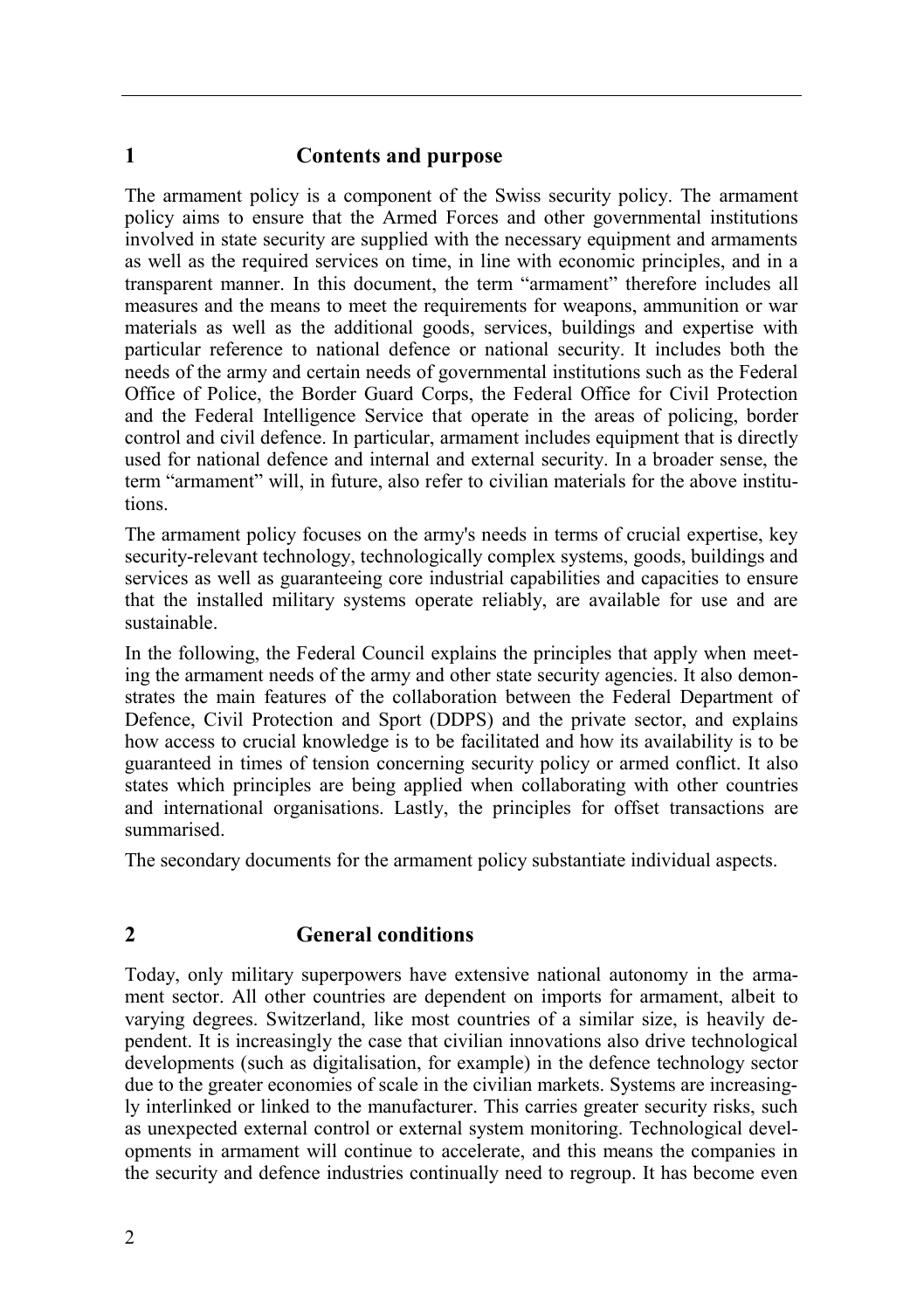more important to work with the private sector due to this paradigm shift away from the army and toward civilian companies and institutions as the actual drivers of technology.

The international armaments market is not an open market; it is often governed by national constraints. In some cases, necessary components are only released on the consent of foreign governments. In terms of technology, the army will become even more dependent on foreign countries with respect to key components where availability is subject to government approvals and controls.

Switzerland does not have an extensive security-relevant Technology and Industry Base (STIB). Apart from a few exceptions, system suppliers and system integrators are now only to be found at branches of foreign companies domiciled in Switzerland. These are often former Swiss companies that have been taken over by foreign groups. Switzerland's technological skills and industrial capabilities in the field of defence technology are largely made up of the knowledge and skills of innovative small and medium-sized private enterprises that partly manufacture technologically advanced subsystems or individual components for overall military and civilian systems. They are involved in national and international armaments projects on a competitive basis or according to national codes of practice and it is only by becoming leaders in technology under economic conditions and by producing convincing products that they can maintain their position in the market. They are subject to the restrictions of the War Material Act of 13 December 19961 and the Goods Control Act of 13 December 19962.

To ensure key components and services can still be supplied in extraordinary situations and, in doing so, increase the security of supply in Switzerland under these circumstances, there is a need to pursue a strategy of increased international collaboration for armament as well as developing our own national skills and capabilities. An established practice of trustworthy cooperation will increase the likelihood of achieving the required degree of access. Potential collaborations must be identified as soon as possible during the armament procurement process. The focus is on identifying and monitoring trends in science, technology and the markets more systematically. However, the research, development and production of defence equipment is only possible to a limited extent.

This armament policy is based in particular on the Federal Council's report of 24 August 20163 regarding Switzerland's security policy as well as the law on public procurement. The requirements of the Swiss Army serve as the starting point. In addition, strengthening the STIB as well as competition and the equal treatment of bidders are key principles of the armament policy.

2 SR **946.202**

 $\frac{1}{2}$  SR (Compendium of Swiss Federal Law) **514.51** 

<sup>3</sup> BBl (Federal Gazette) **2016** 7763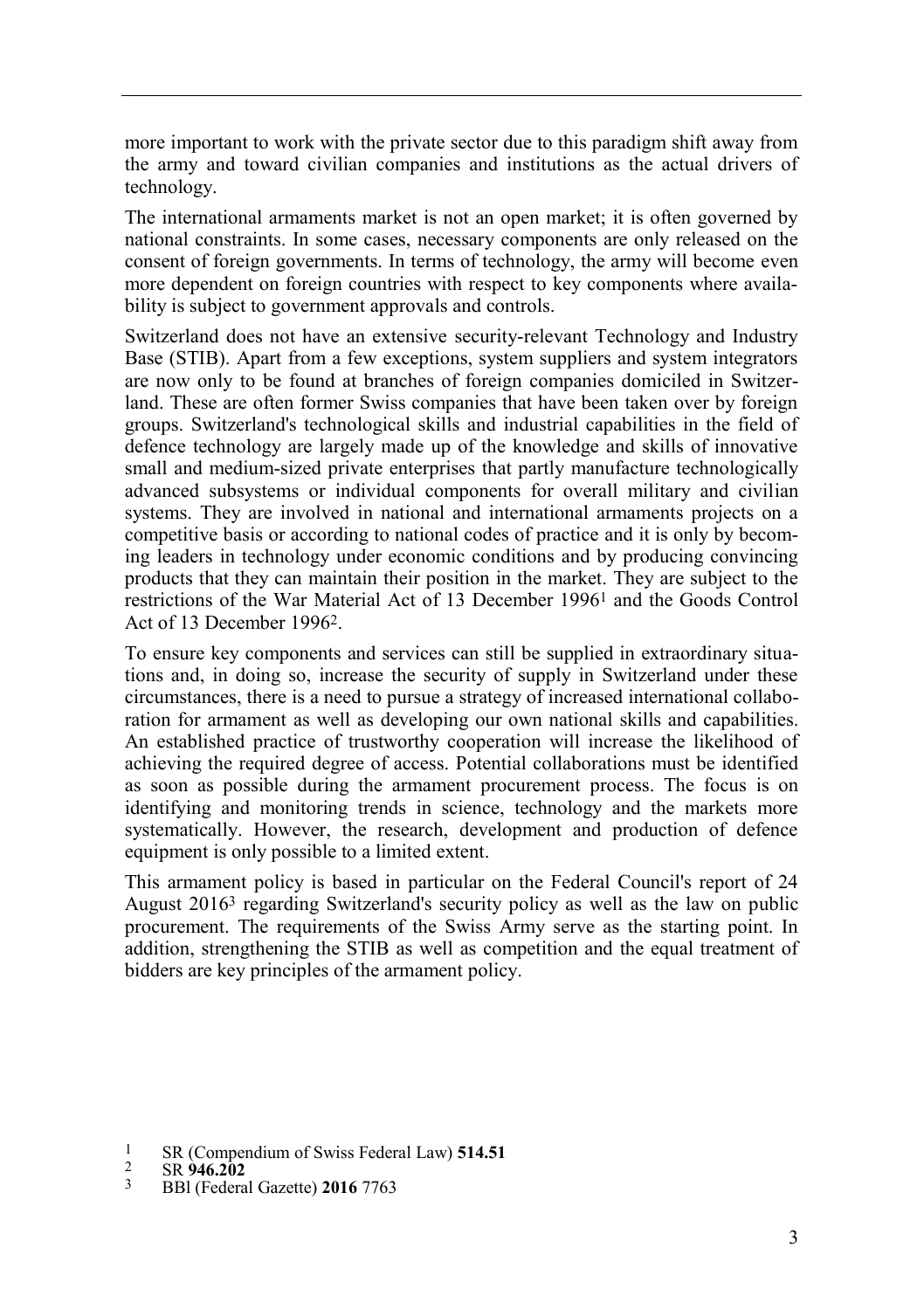## **3 Main features of procurement**

With regard to public procurement law, the Federal Government generally complies with the principles of competition and economic efficiency when procuring and constructing systems, goods, buildings and services.

In a highly specialised industry that is heavily dependent on government demand, competition among suppliers is an important factor for innovation and achieving the best price-performance ratio. This is why the DDPS is interested in a functioning market with multiple suppliers. To benefit from competition among suppliers, orders can be contracted out through an invitation procedure or advertised publicly. Competitive conditions are to be created as far as possible. However, this is not actually possible in situations involving monopolies or when only one valid tender offer is submitted. In this case, transparency in the pricing structure is achieved through the legal right to inspect the basis for the calculations. The choice of procurement procedure is based on the item to be procured and the legal provisions concerning public procurement.

The procurement of defence equipment is different from the procurement of purely civilian goods and services. To protect national security interests, the procurement of weapons, ammunition and other war material and the services and construction services required for defence and security is exempted from the international WTO obligations (Agreement on Government Procurement, GPA4). The procurement of civilian materials for military buyers is exempted from the WTO obligations if they have not been included in the GPA positive list or if they have been explicitly referred to as an exception<sup>5</sup>. In Switzerland, this is regulated by the Federal Law of 16 December 1994 and in the Directive of 11 December 1995 governing public procurement6.

This leeway in the application of the law must be used and deviations from the principles of competition and economic efficiency must be justified on a case-bycase basis. At the same time, priority is attached to the procurement of securityrelated goods and services and the preservation of key security-related technology and core industrial capabilities and capacities in Switzerland. The ability to integrate the goods and services to be procured into existing systems and the difference between initial and subsequent procurement are additional aspects that limit competition.

The escalating procurement and operating costs of modern weapons systems increasingly result in the need to choose whether to procure a few, multifunctional, complex and therefore usually expensive systems or large quantities of simpler and, generally speaking, more cost-effective systems with a more limited range of application. There must be a balance between defence policy requirements, a differentiated level of technological ambition and long-term financial viability.

The needs of the armed forces and other institutions involved in national security must be identified and planned at an early stage and as accurately as possible. At the

6 SR **172.056.1**; SR **172.056.11**

<sup>&</sup>lt;sup>4</sup> Government Procurement Agreement of 15 April 1994 and SR **0.632.231.422**<br>5 Appendix 1 of the Swiss Federal Ordinance on Public Procurement of 11 Decem

<sup>5</sup> Appendix 1 of the Swiss Federal Ordinance on Public Procurement of 11 December 1995 and SR **172.056.11**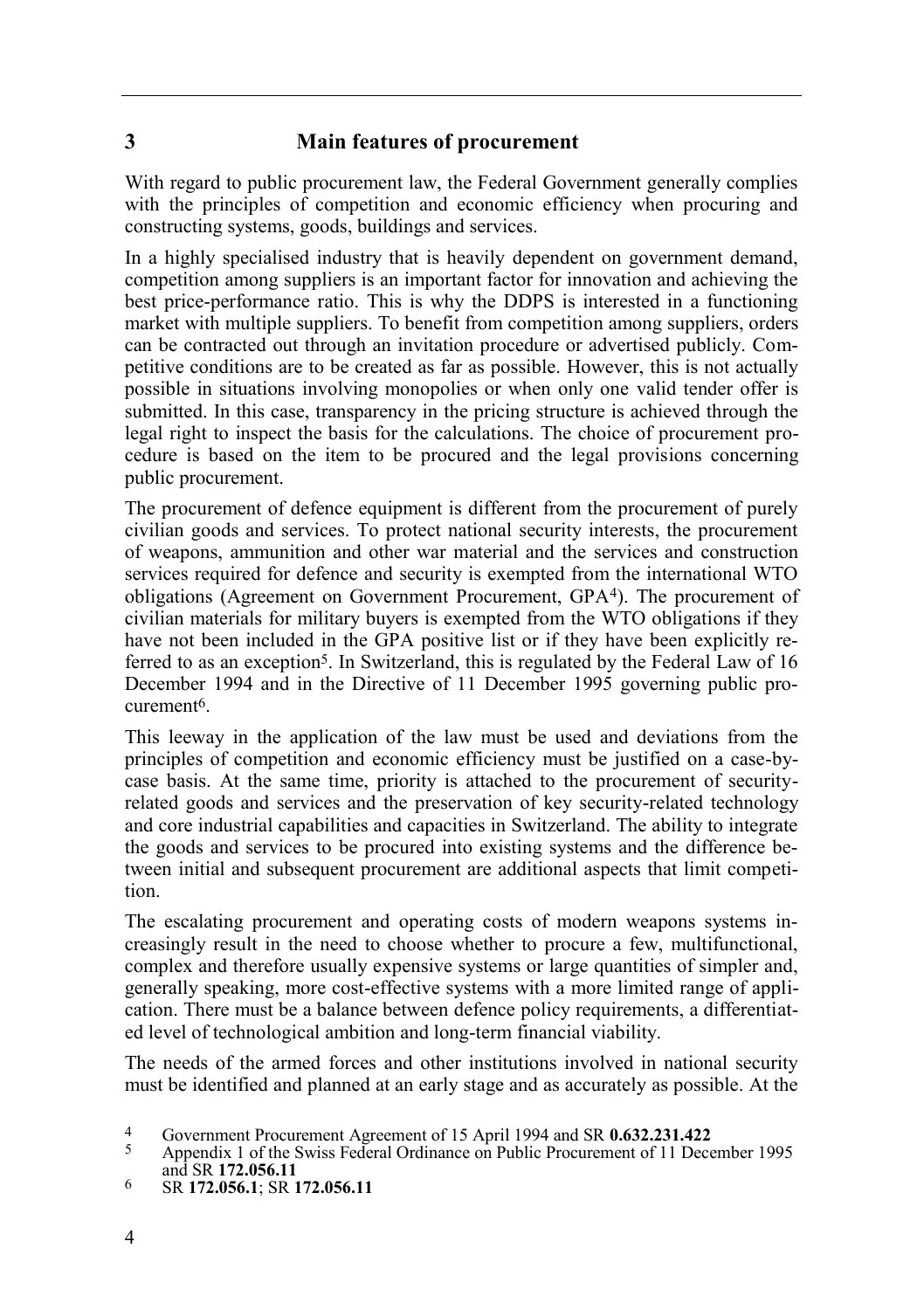same time, the item to be procured must always be extensively evaluated over its entire service life.

To reduce costs, international standards should be applied wherever possible, and commercial and interoperable materials should be procured. Interoperable materials will improve and facilitate the army's collaboration with other armed forces in, for example, joint exercises with other countries' air forces or during peace-building missions. Buying potential can be further improved by establishing long-term and reliable partnerships and by pooling quantities.

In a broader sense, it must be ensured that the goods to be procured comply with international law and that the Swiss non-proliferation, disarmament and arms control policy developments are respected.

#### **4 Cooperation with private industry**

The DDPS maintains a wide-ranging and close working relationship with private service providers from Switzerland and abroad. These play a decisive role in terms of research, development, procurement and the operation and maintenance of goods and services in the armament sector. The purpose of this collaboration is to safeguard the supply of goods and services to the Armed Forces as well as ensure a high level of economic efficiency over the entire service life.

During the planning, procurement, utilisation and decommissioning phases, the DDPS pays attention to long-term and sustainable business relationships with industry. From as early as the planning phase, a business model that explicitly assigns the tasks, competencies, procedures and responsibilities is set as the basis for collaboration with external industrial service providers. The Federal Government maintains control of procurement programmes and projects; it is responsible for project management, the ability to assess risks (costs, time and quality), compliance with regulations and the results of negotiations (contracts) with industry.

Industry has no additional obligations to provide security-related services outside of the contractual agreements concluded with the Federal Government. The relations with key industrial partners in Switzerland must therefore be developed in a special way with respect to the security of supply. When necessary, the Federal Government retains the rights to use the intellectual property and infrastructures. It should be kept in mind that competition must not be obstructed or circumvented as a matter of principle. It is particularly important to investigate and seek strategic partnerships when systems with very long life cycles are included in procurement.

The federally-owned RUAG is the Swiss Army's most important industrial partner. The purpose of RUAG is to ensure the Armed Forces are equipped. However, RUAG has been faced with conflicting priorities since it was founded. On the one hand, it is a company that operates on the international market and competes with domestic and foreign industry. On the other hand, as a materials competence centre it ensures the operation of systems designated by the army and therefore has an exceptional position with respect to the DDPS.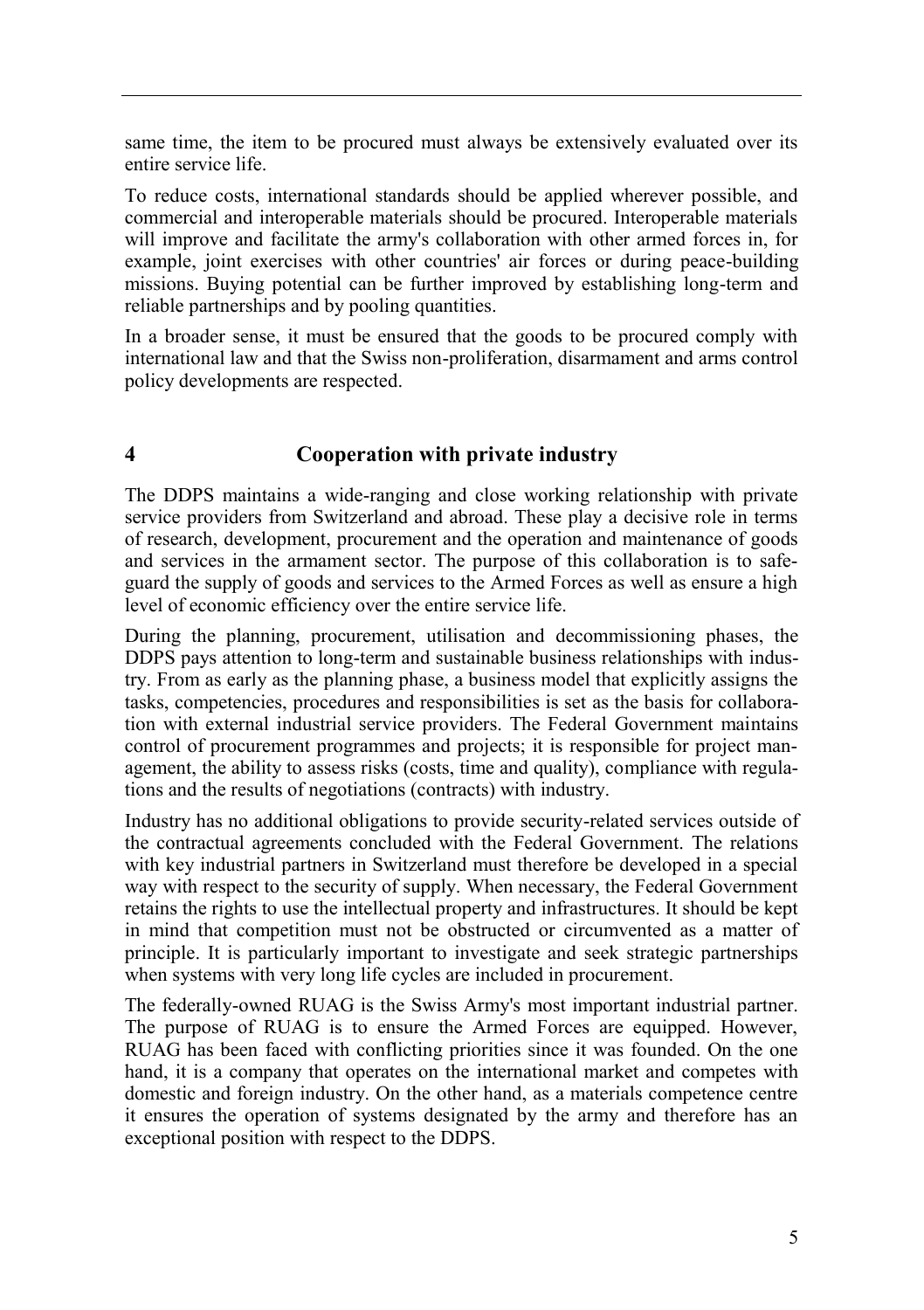Following the unbundling of RUAG Holding AG, the other RUAG business units that almost exclusively work for the Swiss Army are to be separated and amalgamated to form their own Group company. As a rule, this company only provides services to support the systems used by the Swiss Army and is generally designated as the materials competence centre in the procurement of complex and securityrelated systems. In this way, it provides robust, transparent and cost-effective services for the army. The remaining business units are to be consolidated in a second Group company that will provide its services for civilian and military customers in Switzerland and abroad on a competitive basis.7

#### **5 Security-relevant Technology and Industry Base (STIB) of Switzerland**

In many countries, an efficient technological and industrial base is a component of the armament policy and is consequently also part of the security and defence policy. Switzerland, in particular, must take this issue into account because, as a neutral state that does not belong to a defence alliance, it is not entitled to military support from other countries. The STIB consists of research institutions and companies that have expertise, skills and resources in the field of security and defence technology in Switzerland.

Most military equipment and services for the Swiss Army are procured via representatives of large international companies domiciled in Switzerland. This means that neither access to the technologies used in these systems nor the core industrial capabilities and capacities required to integrate, operate and maintain these in Switzerland are safeguarded in the long term or in all situations.

Complete independence from foreign countries is not a realistic goal for Switzerland. It is therefore important to concentrate on mastering selected technologies that are vital for national security. These "key security-related technologies" are regularly surveyed and assessed and, under federal control, are to be selectively maintained and enhanced so that dependency can be minimised. They currently include information, communication and sensor technologies. Core industrial capabilities and capacities must also be available in Switzerland to support an operational army. The STIB aims to provide essential services so that the systems deployed by the army can operate reliably and are sustainable.

However, the overall conditions on the global armaments market and the limited resources available in this country restrict the control of the Federal Government. As a basic principle, the domestic STIB and key security-related technology in particular are to be supported by means of measures that are compatible with the market and, above all, by boosting the competitiveness of Swiss research facilities and companies. The following control mechanisms are currently available to the Federal Government:

<sup>7</sup> Federal Council's resolutions of 21 March 2018 and 27 June 2018 on the unbundling of RUAG Holding AG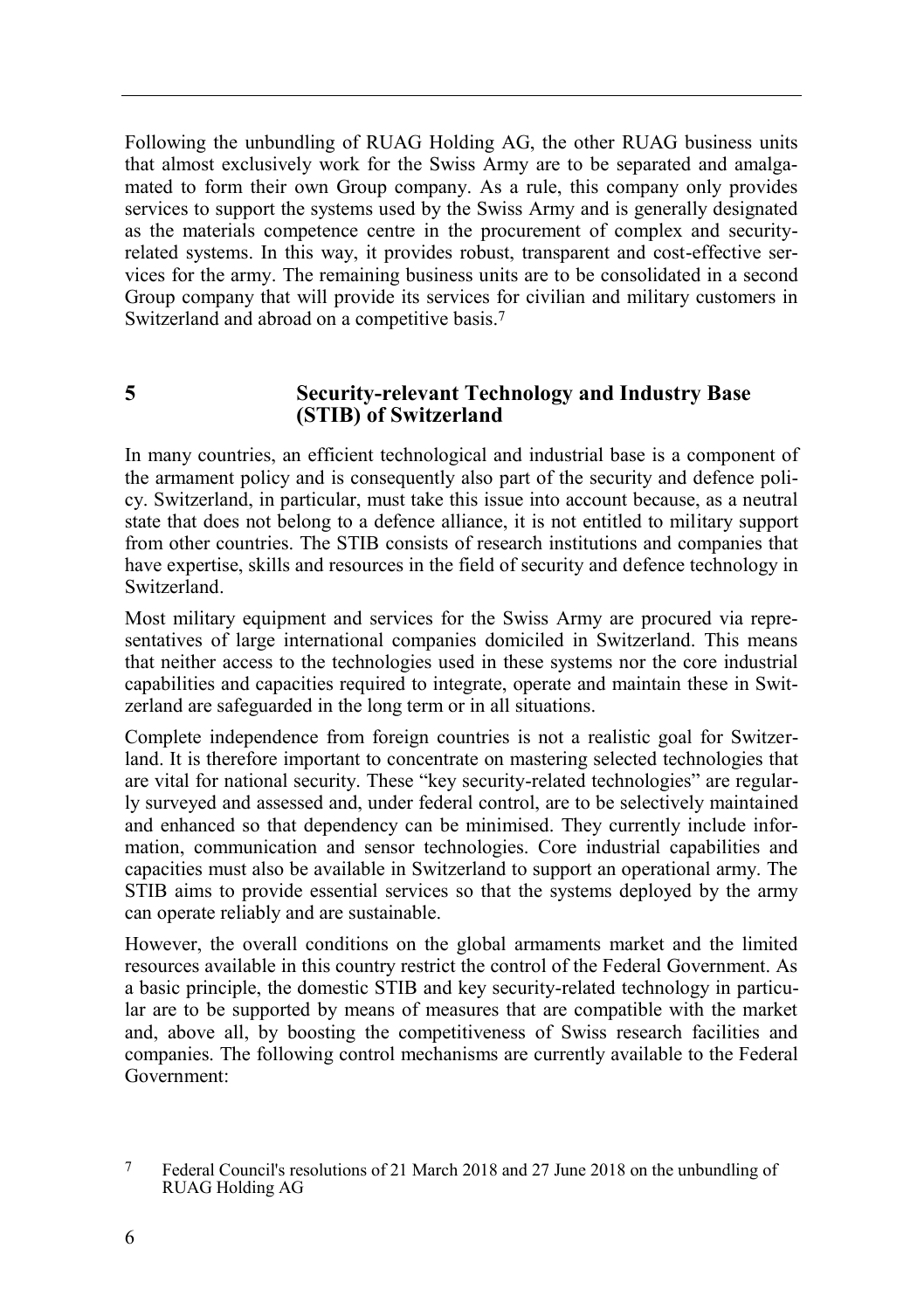- **–** *Domestic procurement:* For armament, the law on public procurement provides procedures that permit national procurement as an instrument to support the national security-relevant technology and industrial base.
- **–** *Offset:* Offset transactions enable Swiss companies to gain access to the relevant expertise and markets despite the fact the procurements were made abroad. In addition, the key security-relevant technologies can be privileged in offset agreements.
- **–** *International cooperation:* Cooperation agreements concluded with selected partners can enable Swiss companies to participate in international research projects and procurements and provide them with access to technology and foreign markets.
- **–** *Applied research:* Applied research can be used to further develop the scientific and technical competences required to support the armament procurement process as a whole. To do this, the DDPS awards research contracts and develops the networks with universities, colleges, institutes, industry and the administration both in Switzerland and abroad.
- **–** *Promotion of innovation:* Closer cooperation between the DDPS and federal agencies tasked with promoting innovation and innovation policies (State Secretariat for Education, Research and Innovation (SERI), Innosuisse, the Swiss Science Council (SSC), the State Secretariat for Economic Affairs (SECO) and others) should create incentives to strengthen the STIB.
- **–** *Exchange of information with industry:* The DDPS is in regular communication with industry. This enables the STIB to cater for the army's needs.
- **–** *Export control policy:* An efficient STIB requires a competitive framework that also enables companies to supply competitive products and services internationally. The Federal Government establishes the framework for this with its legislation and licensing practices in exports of war material, dualuse goods and special military goods while complying with international legal requirements and remaining consistent with its priorities in terms of foreign policy and policies of neutrality.

#### **6 International cooperation**

The increasing consolidation of the defence industry, the limited skills in terms of security technology and limited resources mean there is a growing need to collaborate more closely with other countries and seek partnerships within the framework of international organisations. These opportunities for collaboration are varied and extend to the exchange of information, research and development, the purchase of materials, logistics, support during tests and evaluations, and negotiating contractual agreements with external industrial service providers, for example. This collaboration is based on the needs of the army and the procurement agency. In military doctrine, the army identifies its skills gaps and technology needs and works with the procurement agency to define its procurement needs during the planning phase. If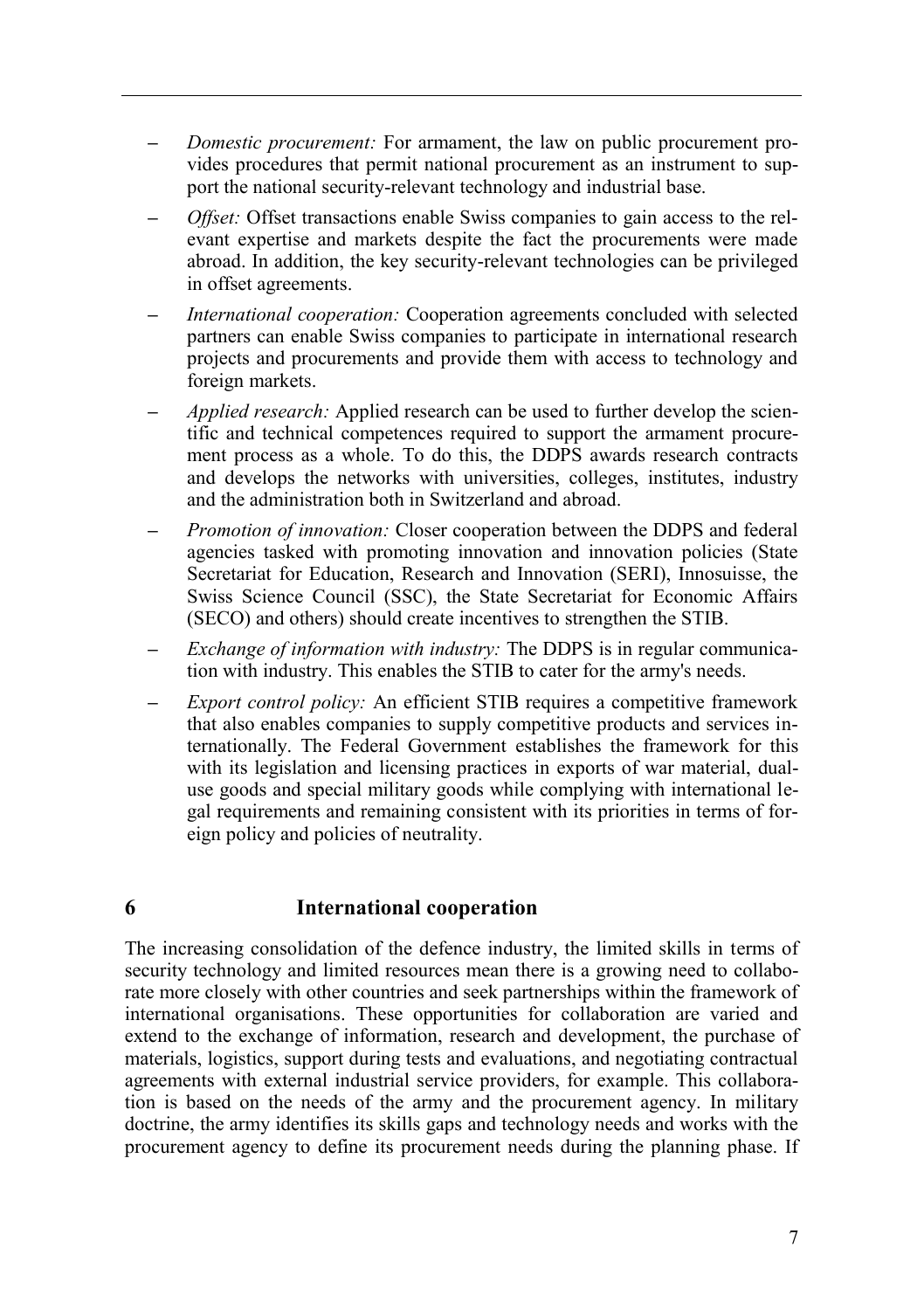opportunities for collaboration are considered at the same time, it is easier to review the potential for international collaboration in good time.

Successful cooperation requires stable relationships. Above all, such relationships should be maintained with neighbouring countries, other countries and organisations in the European area and global leaders in technology. As the potential and success of collaborations are also dependent upon changing overall conditions with respect to armament in partner states and organisations, developments within an international context need to be monitored.

Switzerland is involved in project-related international collaborations in the European Defence Agency (EDA) and NATO platforms – provided that these are also available to Switzerland as a non-member – and makes use of these. User communities support the joint implementation of programs to maintain or increase the value of military systems. The ability of the Swiss Army to be deployed in a manner that is largely independent must be preserved at the same time. During the planning phase, it is standard practice to scrutinise armament cooperation in relation to security and defence policies.

International collaboration must respect the international legal provisions and the legal provisions governing neutrality, foreign and security policy interests and considerations involving policy of neutrality. To do this, the procurement agency maintains an institutionalized cooperation with the relevant authorities within the DDPS as well as Switzerland's foreign policy and foreign trade policy.

If it is questionable whether a specific project is compatible with foreign policy, the DDPS will review its assessment with the relevant bodies at the Federal Department of Foreign Affairs and the Federal Department of Economic Affairs, Education and Research. When there are substantial foreign policy implications, the procurement agency consults the relevant State Secretariats.

# **7 Offset**

The GPA only permits offset transactions for the procurement of war material. Offset transactions enable the national defence industry to access international markets that are often regulated. Switzerland makes use of this exemption.

If war material is procured abroad, the foreign supplier is usually required to fully offset the purchase price in Switzerland in the case of larger business transactions. There are two different types of offset transactions: In the case of direct transactions, the services provided by Swiss companies are incorporated directly into the defence equipment to be procured. In the case of indirect transactions, Swiss companies receive orders that are not directly linked to the defence equipment to be procured.

The aim of offset transactions is to make Swiss industry, especially STIB companies, more competitive. They can provide access to cutting-edge technology, make it possible to acquire expertise, generate additional export volumes and strengthen the position of Swiss industry on the international markets. Another intention is to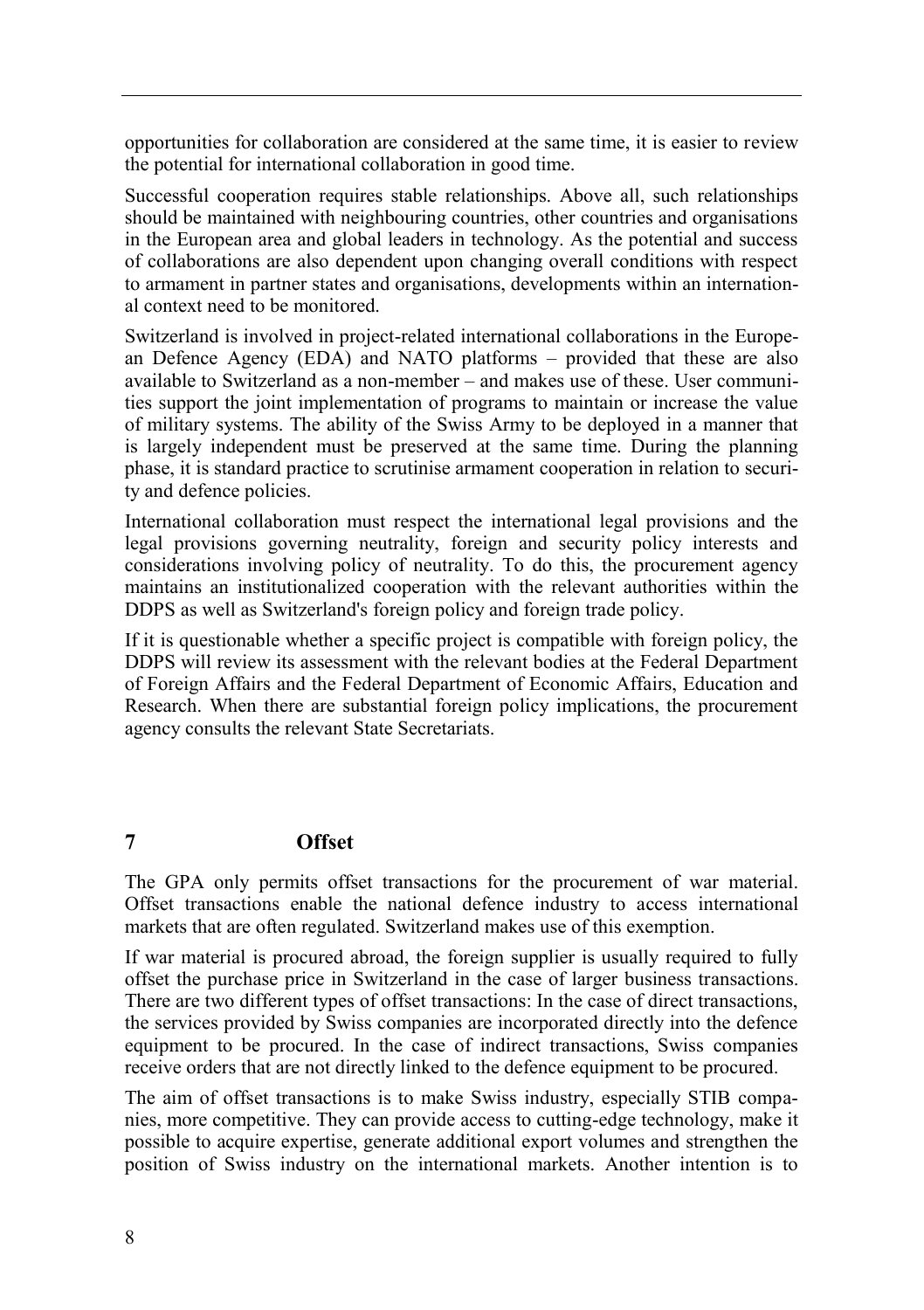narrow or close the security-relevant skills gaps in Swiss industry. It is possible to issue guidelines on distribution in the language regions.

To achieve successful offset transactions, the industry must be informed at an early stage and it is important to work closely with the industry organisations and interest groups. Requirements also stipulate that the industry involved must be competitive and that there must be substantial value creation in Switzerland. Offset transactions must not be used to pursue policies to maintain structures.

In offset transactions, not only the suppliers in the defence sector but also those who supply civilian capital goods and industrial services are taken into account. However, the Swiss STIB companies are to remain in the foreground. The attributable value of an offset transaction can be differentiated on the basis of the type of system to be procured and the compensation to be paid. However, one condition is that additional business must be involved in each case. Both procurement values and order thresholds are specified for efficiency.

Offset transactions often incur transaction costs (expenses for the parties obliged to take part in the offset and Swiss controlling). These costs are compensated by the fact that money spent abroad flows back into Switzerland creating economic benefits. If the respective conditions are over-regulated (for example, high quotas for certain sectors of industry or mandatory regional distribution), this could encourage structures to be maintained, regardless of their competitiveness. However, this would be contrary to the basic principle of Swiss offsets. If the management of offset transactions lacks transparency, there is a danger of overpricing or corruption. Management and controlling instruments such as publicly accessible registers, for example, should therefore be applied to support transparency. Within the context of developing the legal basis for the offset register, the DDPS examines how and to what extent maximum transparency can be achieved.

#### **8 Communication**

This armament policy is accompanied by regular and open communication that takes place at an early stage. At the same time, close cooperation among the political entities, industry bodies, interest groups, industry and the administration must be maintained.

It should be noted that protecting the security-relevant interests of the DDPS on the one hand and the legitimate political and public entitlement to transparency on the other represent conflicting priorities in terms of armament. Communication should focus in particular on providing information about the current status of the planning, management and monitoring of procurement projects and joint projects, including opportunities for direct and indirect offsets.